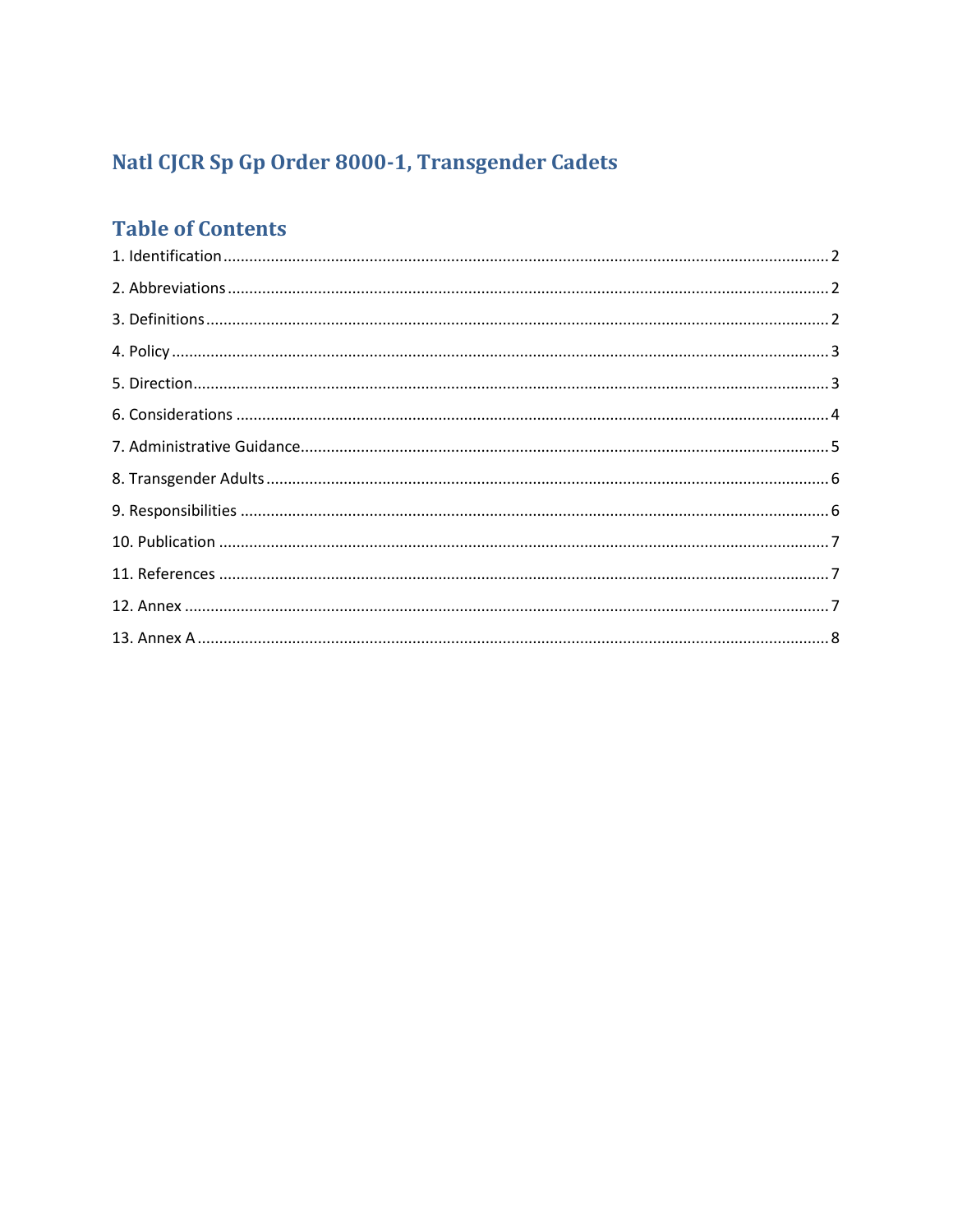### <span id="page-1-0"></span>**1. Identification**

#### **Date of Issue:** 2016-03-16

**Application:** This is an order that applies to members of the Canadian Cadet Organizations and members of the Canadian Armed Forces (CAF) who provide support to the Canadian Cadet Organizations and a directive that applies to Civilian Instructors who provide support to the Canadian Cadet Organizations and employees of the Department of National Defence (DND) employed within the National Cadet and Junior Canadian Rangers Support Group (Natl CJCR Sp Gp).

#### **Supersession:** n/a

**Approval Authority:** This order is issued under the authority of the DComd Natl CJCR Sp Gp. **Office of Primary Interest (OPI):** Natl CJCR Sp Gp HQ, J1 Employment

### <span id="page-1-1"></span>**2. Abbreviations**

| <b>Abbreviation</b> | <b>Complete Word or Phrase</b>          |
|---------------------|-----------------------------------------|
| <b>RMLO</b>         | <b>Regional Medical Liaison Officer</b> |

### <span id="page-1-2"></span>**3. Definitions**

**Cisgender.** Cisgender refers to a person whose gender identity aligns with their biological sex (a person who is biologically female and identifies as a woman or a person who is biologically male and identifies as a man).

**Gender Identity.** Gender identity is linked to an individual's intrinsic sense of self and their sense of being female, male, a combination of both or neither regardless of their biological sex.

**Gender Expression.** Gender expression refers to the way an individual expresses their gender identity (e.g. in the way they dress, the length and style of their hair, the way they act or speak, the volume of their voice and in their choice of whether or not to wear make-up).

**Gender Non-Conforming.** Gender non-conforming refers to individuals who do not follow other people's ideas or stereotypes about how they should look or act based on the female or male sex they were born with (also called Gender Variance and/or Gender Independence).

**Intersex.** Intersex refers to a person who has male and female genetic and/or physical sex characteristics.

**Sexual Orientation.** Sexual orientation refers to how a person experiences sexual and romantic attraction. Sexual orientations can include asexual (not experiencing any sexual attraction), heterosexual (experience attraction to opposite sex), lesbian and gay (experiencing attraction to the same sex), bisexual (experience attraction to the same or opposite sex). It is important to remember that all of us have both a sexual orientation and a gender identity. Knowing a cadet's transgender status does not give you any information on their sexual orientation.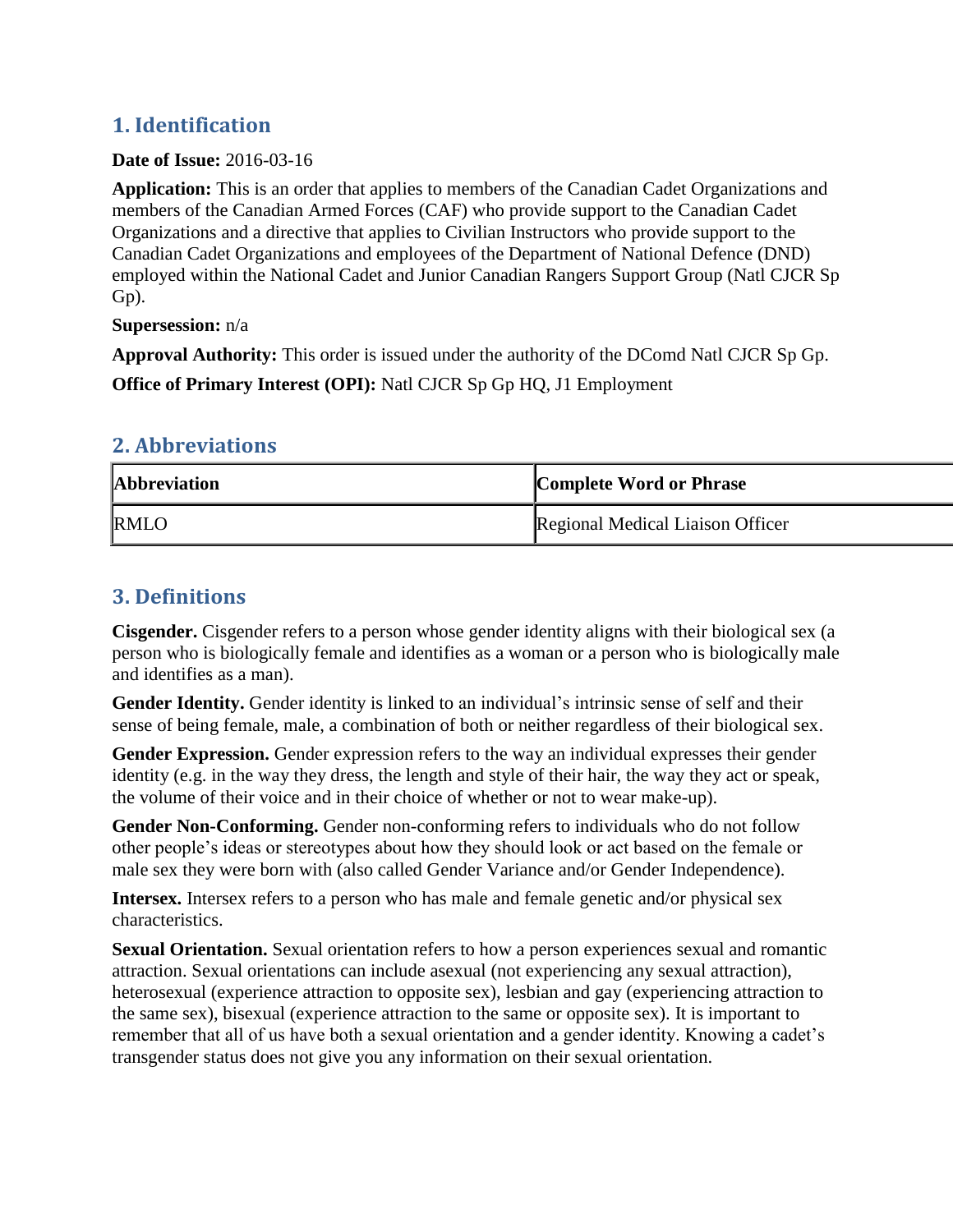**Transgender.** Transgender refers to individuals whose gender identity is different from their biological sex at birth, and/or whose gender expression is different from the way people are stereotypically expected to look or behave.

**Transition.** Transition refers to the process (which for some people may also be referred to as the "gender reassignment process") whereby people change their appearance and bodies to match their internal (gender) identity, while living their lives full-time in their preferred gender role.

**Transsexual.** Transsexual is a term for a person who undergoes a medical gender reassignment process to change their birth-assigned sex. The term can also be used to describe people who, without undergoing medical treatment, identify and live their lives full-time as a member of the gender different from their assigned sex/gender.

**Two-Spirit.** Two-spirit is an English term coined to reflect specific cultural words used by First Nation and other indigenous people for those in their cultures who are gay or lesbian, are transgender or transsexual or have multiple gender identities.

# <span id="page-2-0"></span>**4. Policy**

### **Context**

4.1 The management of issues regarding a transgender cadet within the CCO requires that guidance be provided to assist adult supervisors of authorized cadet activities and leadership at all levels. The Natl CJCR Sp Gp is committed to ensure that all members of the CCO who are transgender are treated with dignity and respect.

### **Policy**

4.2 The Natl CJCR Sp Gp has an obligation and responsibility to prevent discrimination and harassment because of gender identity differences. The Natl CJCR Sp Gp:

a. promotes the dignity and equality of those whose gender identity does not conform to what is generally accepted as traditional social norms;

b. provides education and awareness in an effort to prevent discrimination and harassment based on gender identity; and

c. provides guidance regarding accommodation of the unique requirements of CCO transgender cadets as they transition (if applicable).

### <span id="page-2-1"></span>**5. Direction**

### **Impact on Training**

5.1 Not all aspects of the treatment of transgender cadets will impact the training environment that cadets participate in. However, where the cadets' environment does become relevant, accommodation of these persons will be required (if applicable) in order to ensure that the dignity of the cadet is respected.

#### **Accommodation**

5.2 The Natl CJCR Sp Gp and all adult supervisors of authorized cadet activities shall accommodate the needs of transgender cadets except where the accommodation would constitute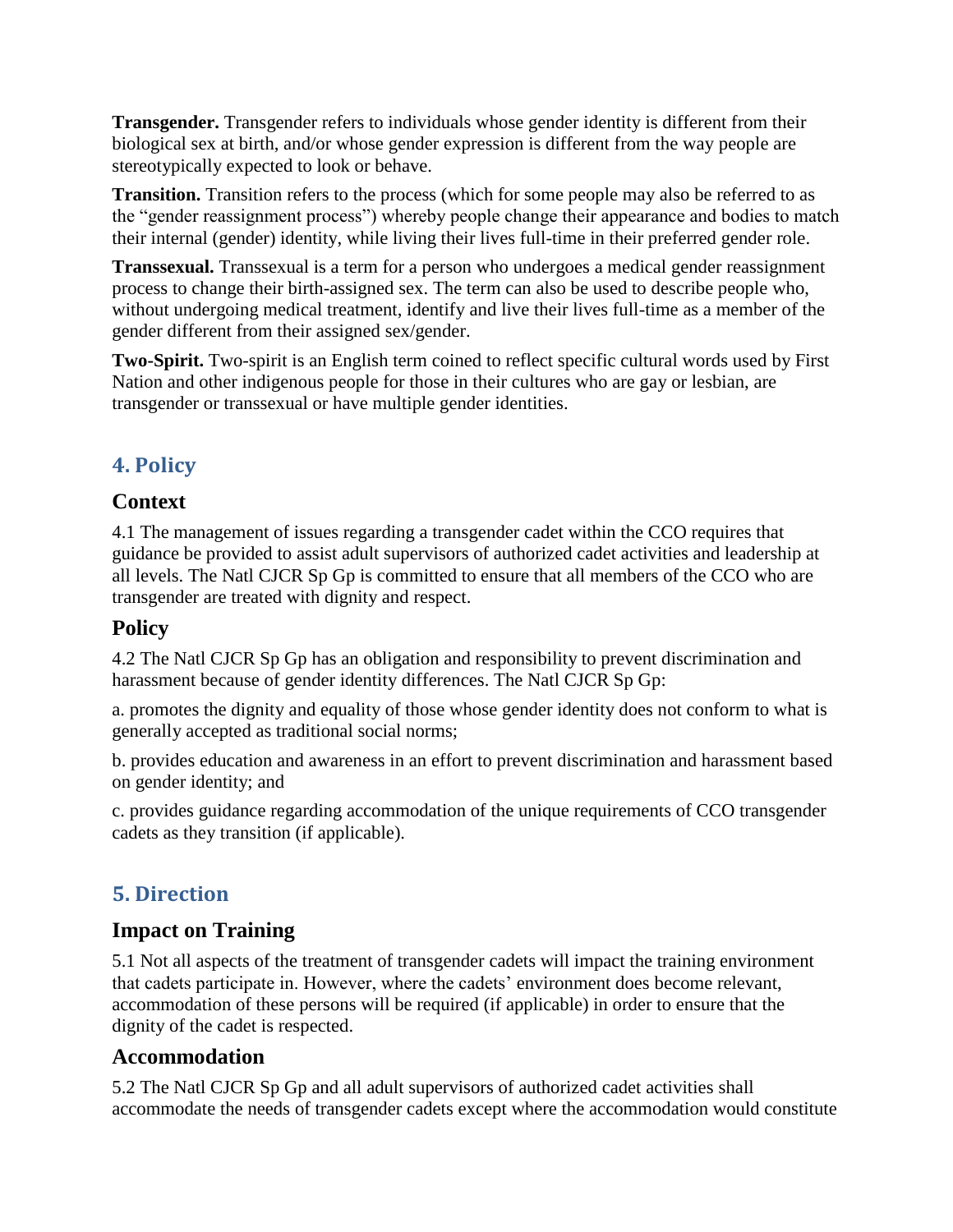undue hardship. Undue hardship is the limit to which the Natl CJCR Sp Gp and service providers are expected to accommodate, taking into consideration the following factors:

a. realistic ability to assume the costs associated with the accommodation; and

b. health and safety of CCO personnel and the public.

## **Use of Washrooms / Showers**

5.3 Any cadets, including those who are transgender cadets, may use the washroom / shower that best correspond to their gender identity. All adult supervisors are responsible to ensure that there is adequate washroom / shower facility space available; this may mean providing a single space facility or setting up a schedule for use of an existing space in order to accommodate all cadets.

### **Sleeping Quarters**

5.4 It is incumbent on the adult supervisor to make arrangements for the transgender cadets in order that they are not discriminated against. This may include, depending on the location and availability, a separate sleeping arrangement away from the group in order to accommodate the cadet. Corps / squadron / CTC COs will, at all times, exercise discretion and be considerate of what state of the transition the transgender cadet is currently going through before making a decision.

# **Supervision / Instruction of Course Cadets**

5.5 Senior cadets / staff cadets (CTC) who have self-identified as transgender and who are filling the role of supervisor over an authorized cadet activity are to instruct, supervise and manage cadets according to existing orders and directives. Until such time as the senior cadets / staff cadets (CTC) have fully transitioned, they will not be permitted to supervise cadets in their sleeping quarters under any circumstances.

# <span id="page-3-0"></span>**6. Considerations**

### **Consultation**

6.1 Regular and on-going consultation regarding the needs of the transgender cadet will be required by the cadet's chain of command e.g. corps / squadron CO or any other level deemed necessary. As appropriate, this may require meetings with the transgender cadet and the appropriate adult supervisor of the authorized cadet activity. For international exchanges, Natl CJCR Sp Gp HQ pers will liaise directly with the applicable responsible CO and/or RMLO to ensure host countries are made aware of all the requirements. They will also identify if the host countries will accept transgender cadets and what, if any, laws or customs will apply.

# **Emotional and Psychological Impacts**

6.2 Adult supervisors should be aware of the emotional and psychological impacts of being a transgender cadet. SME and other resources may be able to assist in this regard. For example, at CTCs, the use of Personnel Support Teams may be called upon to assist directly with the transgender cadet and their parent / guardian. Close and careful coordination of SMEs and other resources engaged to assist will be required to ensure no contradictory or duplicated effort.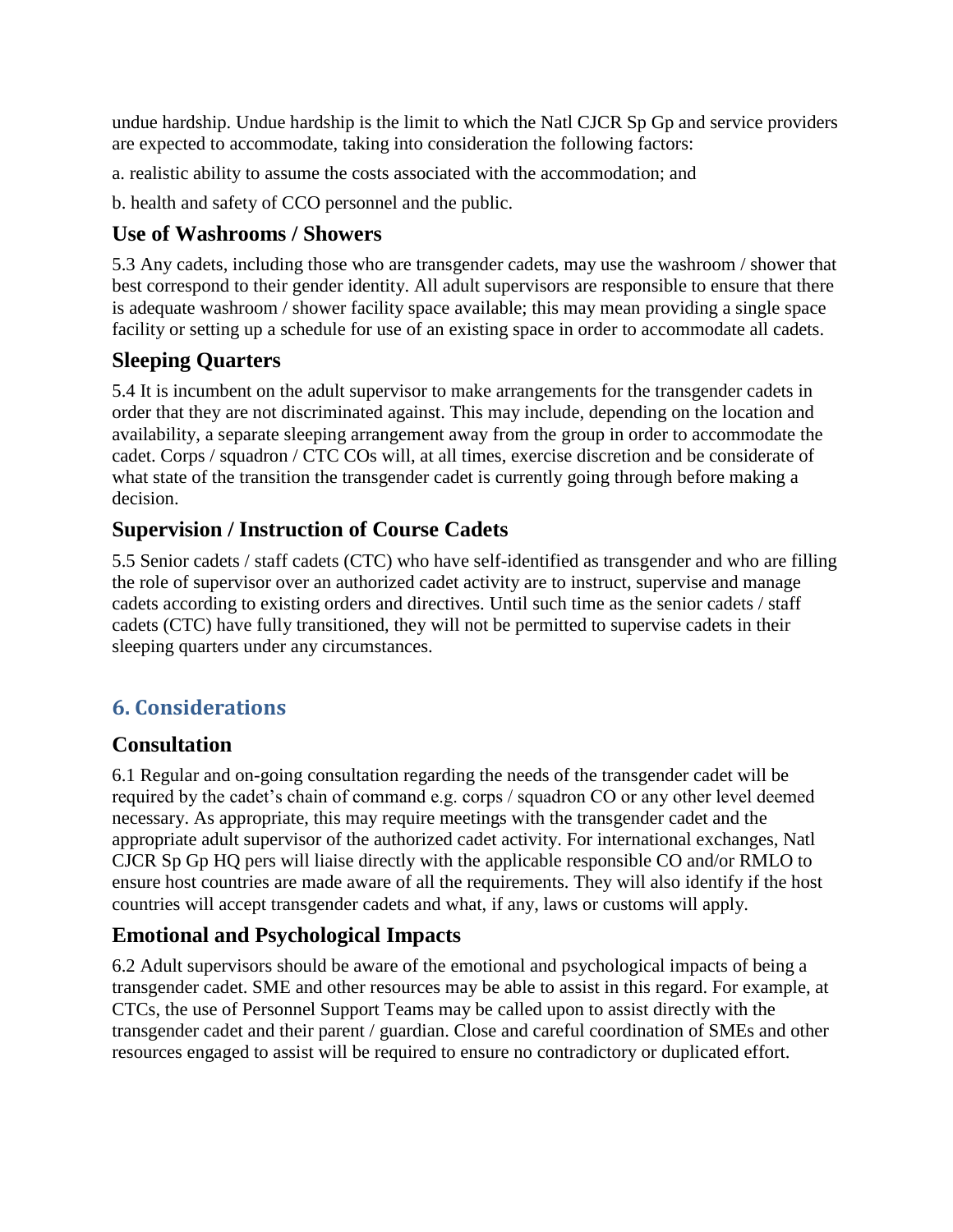#### **Needs of All Cadets**

6.3 Adult supervisors shall provide an environment free from discrimination and prejudice, and respectful of the transgender cadet's right to privacy and to be treated with dignity. They will need to strike the appropriate balance in meeting the needs of the transgender cadet and that of others in the environment they are placed, in such areas as privacy in the use of public facilities, taking into account the relevant considerations in devising a suitable and appropriate solution.

### **Harassment**

6.4 Incidents regarding harassing behaviour towards cadets who are transgender, like any other complaint, shall be dealt with using CATO 13-24, Harassment Prevention and Resolution.

6.5 In the event that an incident may contravene the Criminal Code, or if there is an immediate danger to the health and safety of the cadet, CAF members or the public, the appropriate authorities shall be contacted to address the situation.

### **Training Away From the Home Unit**

6.6 If a transgender cadet is taking part in training away from their home unit, the cadet's corps / squadron CO should meet with the cadet and the parents / guardian to confirm, what, if any, accommodation measures will be required at the training facility they are attending. The cadet's CO would then communicate, through the appropriate chain of command, the expected requirements to the gaining CO / OIC as early as possible to advise them of any special needs of the incoming transgender cadet. This sharing of information is done with the understanding that the gaining CO / OIC must implement his / her own accommodation plan in consideration of the particular needs / limits of their own unit. There should not be any expectation that an existing accommodation at one unit would imply or obligate a new unit to accommodate the transgender cadet in the same manner.

# <span id="page-4-0"></span>**7. Administrative Guidance**

### **Name and Gender Change**

7.1 When there has been no legal recognition of name or gender change, there should be no amendment to the cadet's training file. Each province has its own policy on when the name and/or sex of an individual can legally be changed. RCSU staff should make themselves aware of the applicable legislation in their region and disseminate it to the lowest level for action. For administration purposes the following will apply:

a. change of name will only be entered in FORTRESSv2 on receipt of appropriate legal documents; and

b. the cadet's home unit will need to reflect the new entitlement (if any) for uniform in line with the new gender once legal documents have been presented.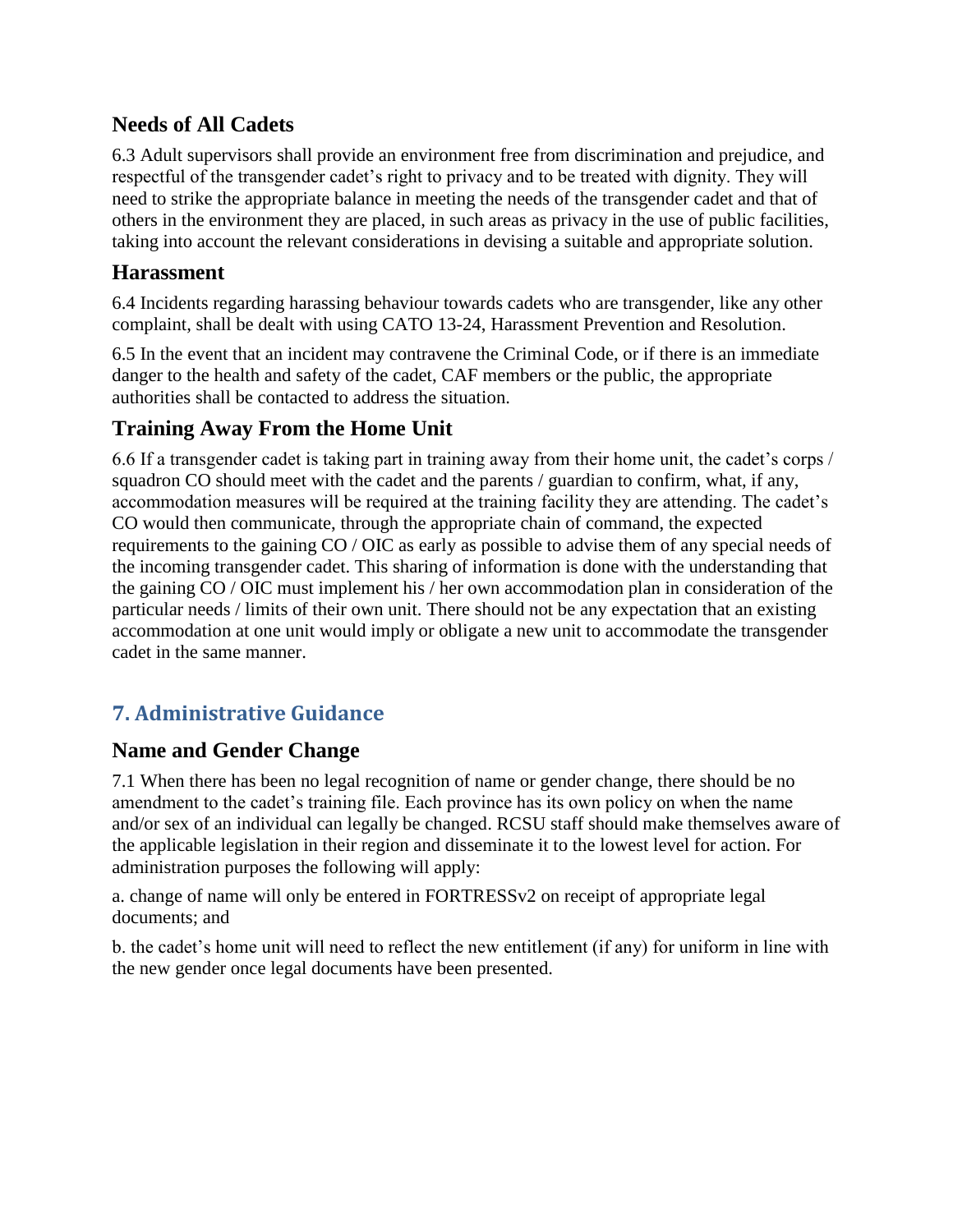### <span id="page-5-0"></span>**8. Transgender Adults**

### **CAF Policy**

8.1 CF Mil Pers Instr 01/11, Management of CF Transsexual Members is the instruction that is applicable to any CAF member working with cadets. This instruction is applicable to any other adult supervisor working with the CCO.

# <span id="page-5-1"></span>**9. Responsibilities**

### **Corps / Squadron Commanding Officers and OICs**

9.1 Corps / Squadron COs and OICs are responsible for:

a. ensuring that the rights of the transgender cadet are respected and that the training environment is free from harassment and discriminatory behaviour;

b. taking a leadership role in education and sensitizing the training environment personnel to the subject of the transgender cadets and the presence of a transgender cadet;

c. working with the transgender cadet, the individual's supervisor and the appropriate medical personnel, to develop a suitable and appropriate accommodation plan for their unit; and

d. assigning, as appropriate, the transgender cadet with a "sponsor"; the sponsor would be a volunteer who is willing to provide social and emotional support the transgender cadet.

# **Transgender Cadet**

9.2 The transgender cadet is responsible for:

a. self-identifying as a transgender prior to any accommodation taking place;

b. providing the chain of command with as much advance notice as appropriate in advance of beginning the transition process (if applicable);

c. complying with all relevant orders and directives pertaining to dress and deportment; and

d. positively contributing to, and participating in, and providing information for the formulation and implementation of a workplace accommodation plan.

### **RMLO / Transgender Cadet's Physician**

9.3 The RMLO / transgender cadet's physician is responsible for

a. acting as the primary point of contact regarding the medical treatment of the transgender cadet (when applicable);

b. completing the documentation required to support the administrative processes associated with transition (if applicable); and

c. assisting the corps / squadron CO, OICs, and the transgender cadet in the development of a workable accommodation plan for the training environment and providing education to applicable personnel as required, if requested.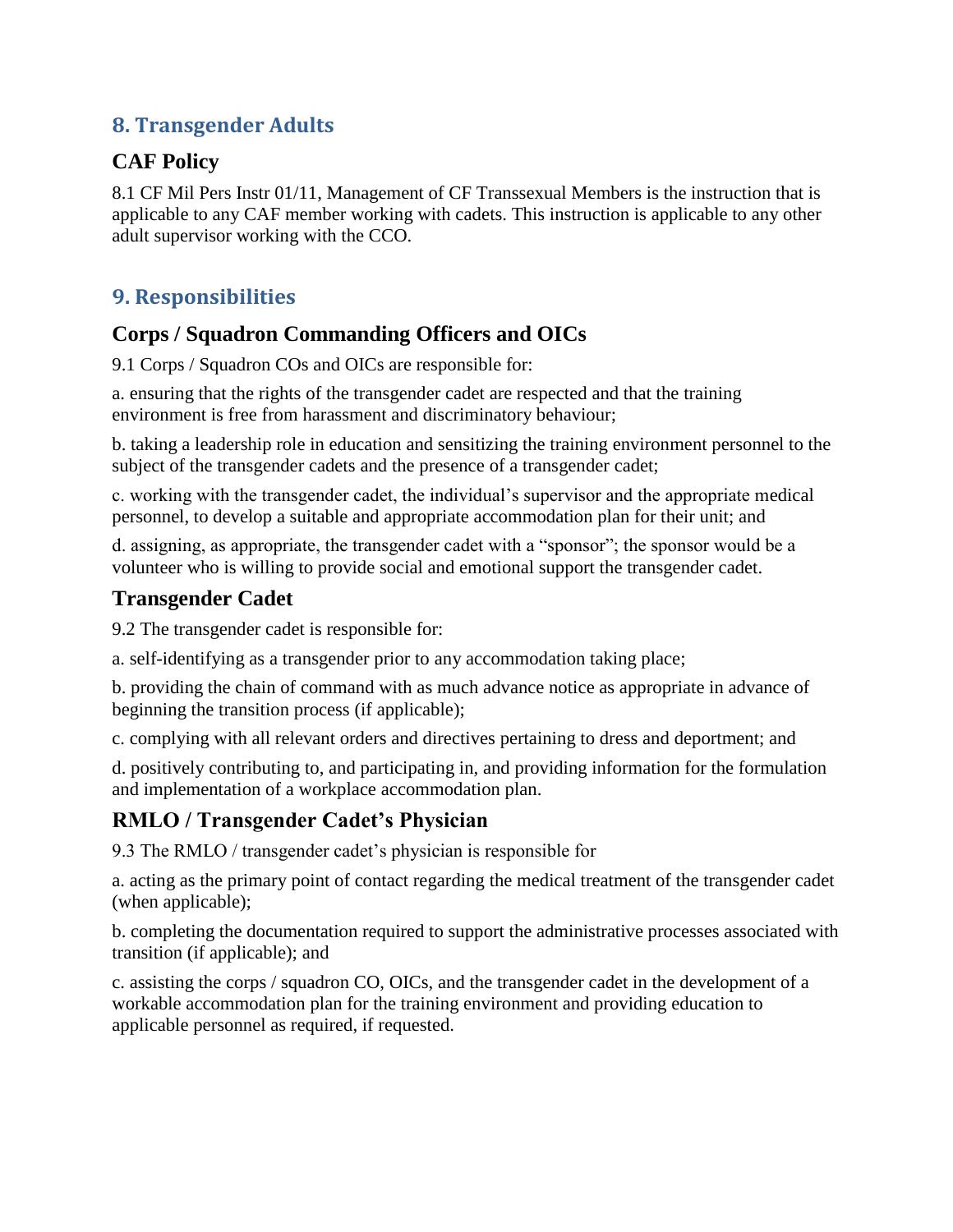#### **Adult Supervisor**

9.4 The adult supervisor is responsible for ensuring that all CCO personnel and CAF members have the required information and clearly enunciated standards of behaviour that are expected of them as it pertains to the presence of and treatment of a transgender cadets.

## **CAF Members**

9.5 CAF members are responsible for acting in a manner that is consistent with CAF ethics and standards of professionalism.

### <span id="page-6-0"></span>**10. Publication**

#### **Frequency of Publication**

10.1 Annual or more frequent review and updates, as required.

#### **Errors/Omissions or Suggestions**

10.2 Users of Natl CJCR Sp Gp Orders are encouraged to bring any errors, omissions or suggested orders to the attention of Natl CJCR Sp Gp HQ J1 Career.

### <span id="page-6-1"></span>**11. References**

#### **Source References**

- Canadian Charter of Rights and Freedoms
- Canadian Human Rights Act
- CATO 13-24, Harassment Prevention & Resolution
- CATO 13-12, Supervision of Cadets

#### **Related References**

- CF Mil Pers Instr 01/11, Management of CF Transsexual Members
- <span id="page-6-2"></span>• DAOD 5012-0, Harassment Prevention & Resolution

### **12. Annex**

#### **Annex A**

Transgender Cadets Questions & Answers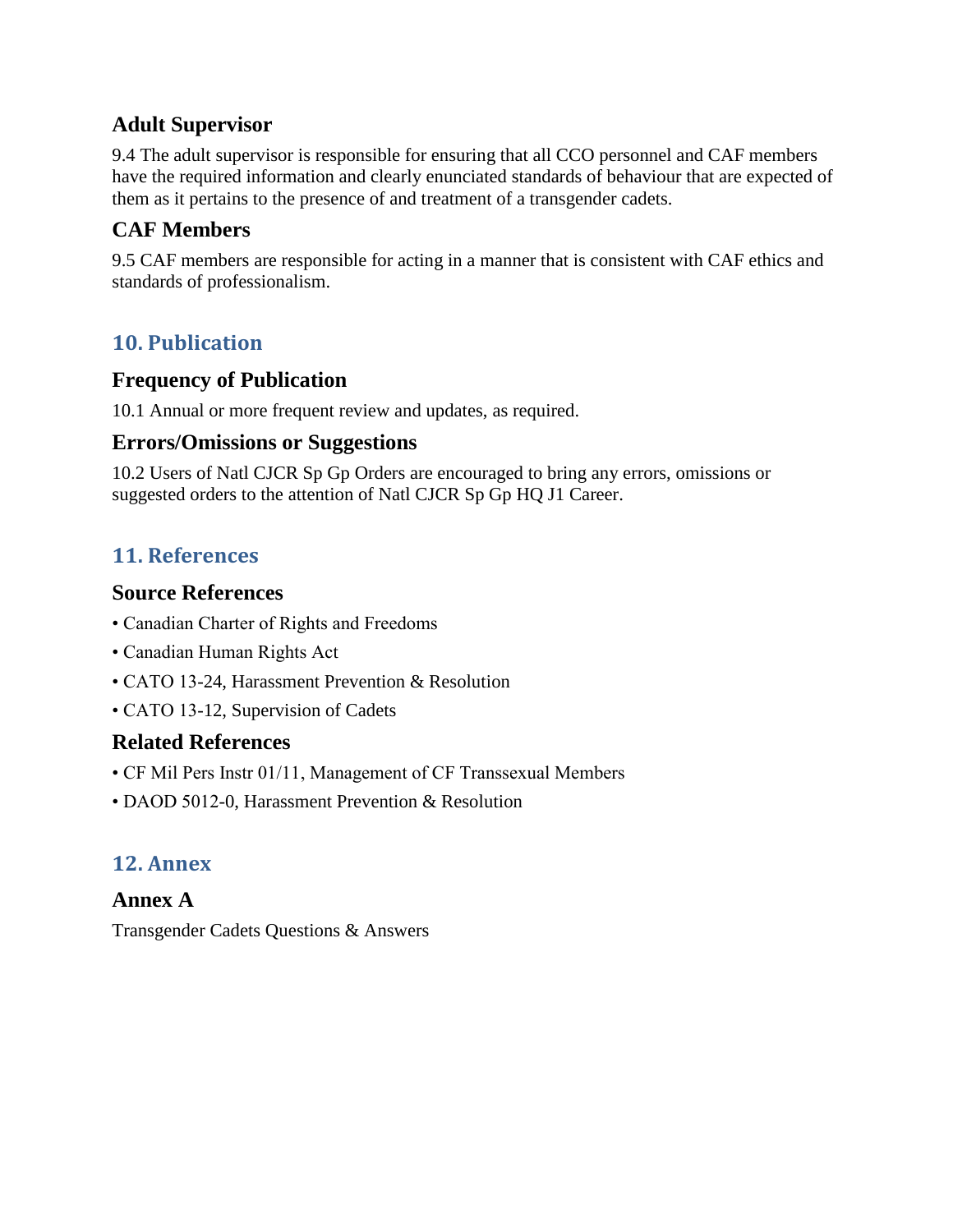# <span id="page-7-0"></span>**13. Annex A – Transgender Cadets Questions & Answers**

#### **Q1. How do I know if a Cadet is transgender?**

A1. It is not the role of anyone to judge who is and who is not a boy or girl. Hair length, interest in sports, interest in makeup or jewellery, or indeed any interest (or lack thereof) does not identify who is and who is not a male or female. It is not appropriate to ask a member if they are transgender. It would be appropriate to listen and believe a person who says they are transgender.

The only way to know if a Cadet member is transgender is if the member tells you they are. Adult Leaders in the CCO are often held in positions of trust and a member in your unit may feel comfortable to reach out to you. They may have already reached out to their parents, or they may not have. In any case, an individual is to be considered the final authority on their own gender identity. Self-identification is more important than either outward appearance or sex marker on government issued ID.

#### **Q2. What pronoun do I use when addressing someone who is transgender?**

A2. Regardless of the sex of the individual, use the pronoun that the person considers appropriate for themselves. For example, most transgender boys may have been identified as female at birth, but self-identify as male, and would prefer "he" and "him". It is always respectful to refer to a person using the pronouns they prefer. If you need to ask a child in your unit how they would like to be addressed, you should do so privately and in consultation with the parent / guardian.

#### **Q3. What should I do with the information that a Cadet is transgender?**

A3. Unless otherwise directed by the member, information about a Cadet's status as transgender should be treated as private, and only shared with others when there is a compelling need-toknow (e.g. the member is receiving medical treatment and their transgender status would be revealed). That said, some transgender individuals may want to share information about being transgender with others in their corps / squadron or at the CTC, and they should be supported to do so in a positive and affirming manner.

#### **Q4. How do I ensure there is appropriate washroom access for a member who is transgender?**

A4. Any Cadet in your charge, including those who are transgender, may use the washroom that best corresponds to their gender identity. Although training establishments have little control over the washroom access at their training location, if the Cadet requests a more private washroom, please check to see if your training location has a single stall washroom. You can also ensure privacy by having a policy of pers accessing the washroom one at a time depending on the situation.

#### **Q5. If we have a training exercise at the corps / squadron or RDA / NDA that requires an overnight stay, how do I accommodate the changing and sleeping arrangements for a transgender member?**

A5. Similar to washroom access, if the Cadet member is comfortable using a gender-segregated change room, they may have access to an appropriate change room. If they tell you that they are uncomfortable using a shared change room, provide a non-stigmatizing alternative (e.g. single stalled washroom). As a transgender member, they will participate in the same activities as all other members. Sleeping arrangements will have to be made separately depending on the location and the comfort level of all members.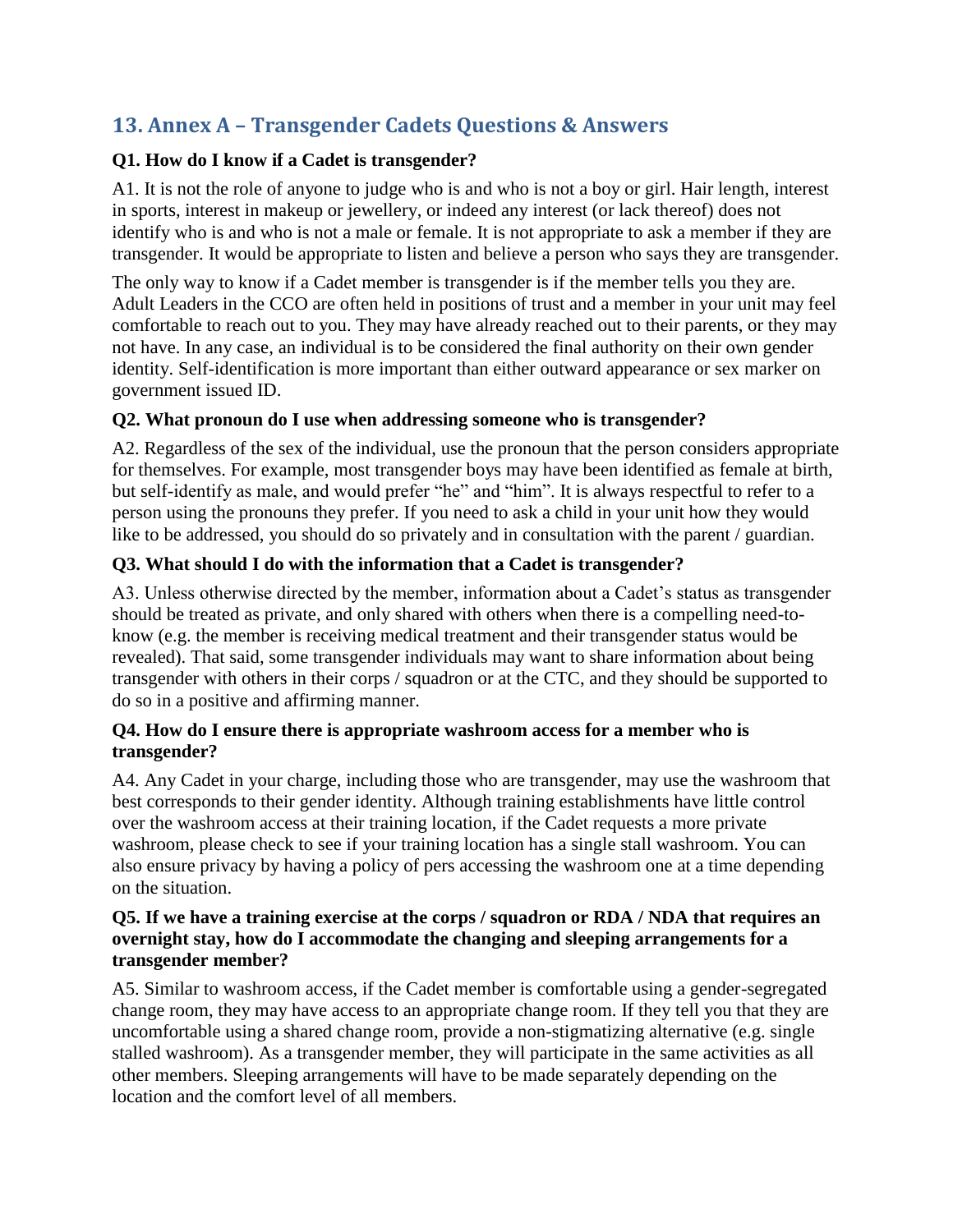#### **Q6. How do I answer questions from other parents or adults about a transgender member?**

A6. In order to protect the privacy of our Cadets it is important that you do not discuss personal information about the members in your corps / squadron or other training establishments. The goal is to create a safe and inviting environment for our members and we do not want to break this commitment by speaking about an individual's situation with other parents and adults. However, if they have specific questions related to what it means to be transgender you can refer them to the applicable resources in your area.

#### **Q7. How should I handle specific questions about a transgender member's body?**

A7. As above, information about any transgender member should be treated as private. Remind the person asking questions that bodies are generally considered private, and that in most contexts it is inappropriate to ask about a person's genitals or hormones. It is completely appropriate to let the asker know that many people consider such questions intrusive and offensive. Repeated questions about a person's body are considered harassment, and are not acceptable. If they are looking for information about transgender people and transition, they can look for general information and should not be targeting an individual.

#### **Q8. What if the parent of a non-transgender Cadet is concerned about their child's physical safety and does not want their child using the washroom with a transgender member?**

A8. This is often raised in conversations about denying transgender people access to washrooms and should be recognized as a form of discrimination. Violence in washrooms has almost always been directed towards the transgender person. There are no instances of a transgender person being found guilty of going into a washroom to cause violence. You can let the parent / guardian know that you expect all personnel to behave in respectful and appropriate ways in the washroom; that everyone's safety is important to you; that having a transgender member poses no risk to their child; and that you will address any concerns about behaviour in the washroom as they arise.

#### **Q9. How do I answer questions from my corps / squadron or other training establishment about a transgender member?**

A9. When answering these questions it is important that you remain a positive role model to all members of your unit. Remember, members of your unit will look to your own behaviour and reactions as something to imitate.

Your answers will depend on how comfortable the transgender member and their parents / guardians are with sharing information. If the transgender member wishes information about them to remain private, respect their privacy and do not reveal to other members that the member is transgender. Instead, you can simply explain that the member behaves a certain way because of a personal choice. For more targeted questions, provide what information you can without revealing anything about the transgender member. Repeated or invasive questions to or about a transgender member can be a form of harassment. If you feel the questions are harassing, or making the member feel unsafe or unwelcome, intervene and address the behaviour as per CATO 13-24 Harassment Prevention & Resolution. If the transgender member would like to share any personal information with other members you may like to research some agencies who can speak to your unit about what it means to be transgender.